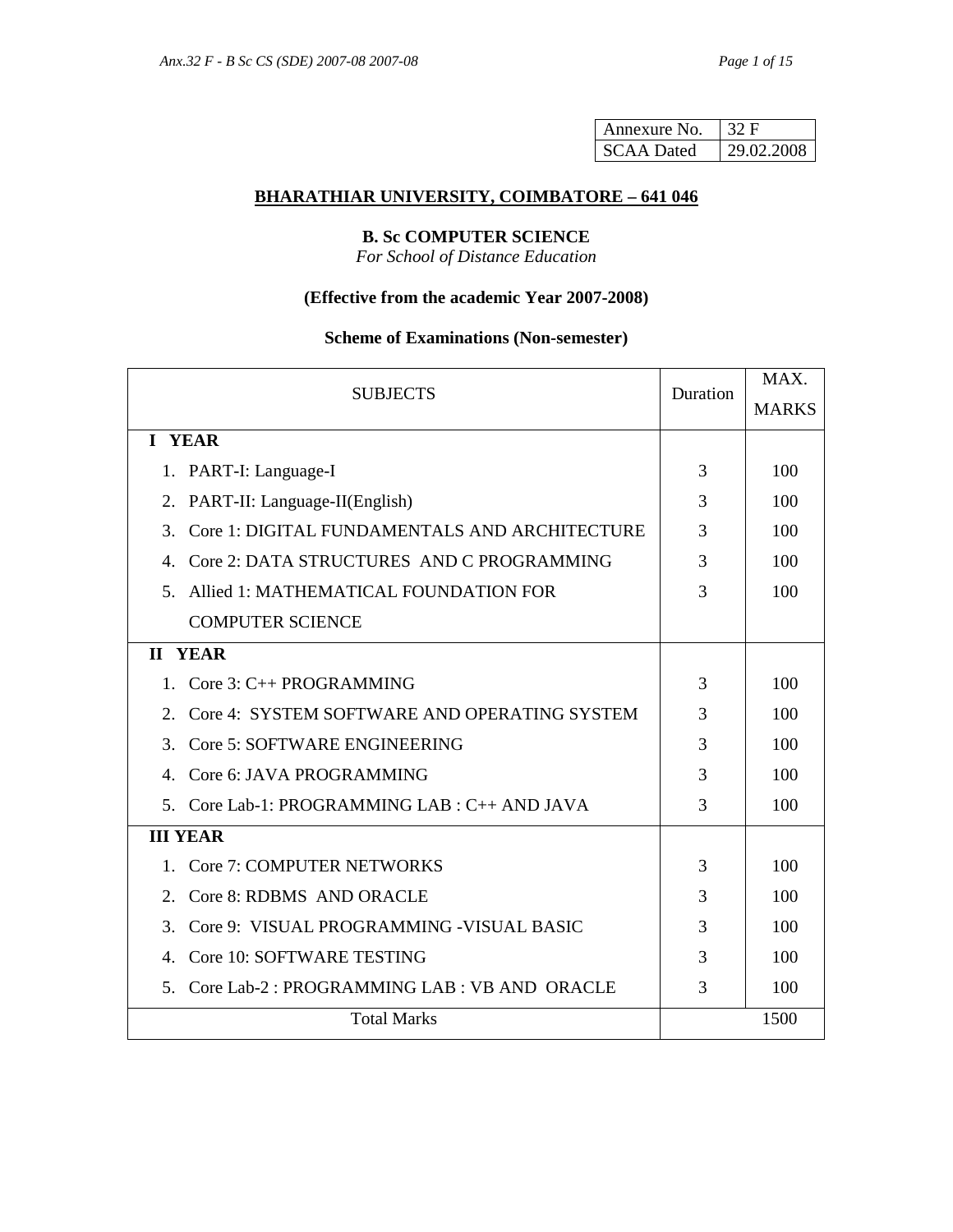### **YEAR I**

# **CORE 1 :DIGITAL FUNDAMENTALS AND ARCHITECTURE**

**Subject Description:** This subject deals with fundamentals of digital computers, Microprocessors and sytem architecture.

**Goal:** To learn about computer fundamentals and its organization.

# **Objective:**

On successful completion of this subject the students should have :

- Knowledge on digital circuits
- Microprocessor architecture
- Interfacing of various components

# **Unit I**

 Number System and Binary Codes: Decimal, Binary, Octal, Hexadecimal – Binary addition, Multiplication, Division – Floating point representation, Complements, BCD, Excess3, Gray Code.

 Arithmetic Circuits: Half adder, Full adder, Parallel binary adder, BCD adder, Half subtractor, Full subtractor, Parallel binary subtractor - Digital Logic: the Basic Gates – NOR, NAND, XOR Gates.

### **Unit II**

 Combinational Logic Circuits: Boolean algebra –Karnaugh map – Canonical form 1 – Construction and properties – Implicants – Don't care combinations - Product of sum, Sum of products, simplifications.

 Sequential circuits: Flip-Flops : RS, D, JK, T - Multiplexers – Demultiplexers – Decoder – Encoder - Counters.

### **Unit III**

**MICROPROCESSOR:** Architecture – Bus Organization – Functional diagram and pin out diagram of 8085 - Addressing modes of 8085 – Instruction set of 8085 – I/O Schemes – Peripherals and Interfaces.

### **Unit IV**

Input – Output Organization: Input – output interface –  $I/O$  Bus and Interface –  $I/O$ Bus Versus Memory Bus – Isolated Versus Memory – Mapped I/O – Example of I/O Interface. Asynchronous data transfer: Strobe Control and Handshaking – Priority Interrupt: Daisy-Chaining Priority, Parallel Priority Interrupt. Direct Memory Access: DMA Controller, DMA Transfer. Input – Output Processor: CPU-IOP Communication. **Unit V** 

 Memory Organization: Memory Hierarchy – Main Memory- Associative memory: Hardware Organization, Match Logic, Read Operation, Write Operation. Cache Memory: Associative, Direct, Set-associative Mapping – Writing Into Cache Initialization. Virtual Memory: Address Space and Memory Space, Address Mapping Using Pages, Associative Memory Page Table, Page Replacement.

### **Text Books:**

- 1. Digital Electronics Circuits and Systems, V.K. PURI, TATA McGRAW-HILL Pub. Company
- 2. Computer System Architecture, M. MORRIS MANO, Pearson Education Pub, III Edition.

### **Reference Books**:

- 1. Digital principles and applications, Albert paul malvino, Donald P Leach, McGrawHill, 1996.
- 2. Computer Architecture, Carter, Schaums outline series, TMH.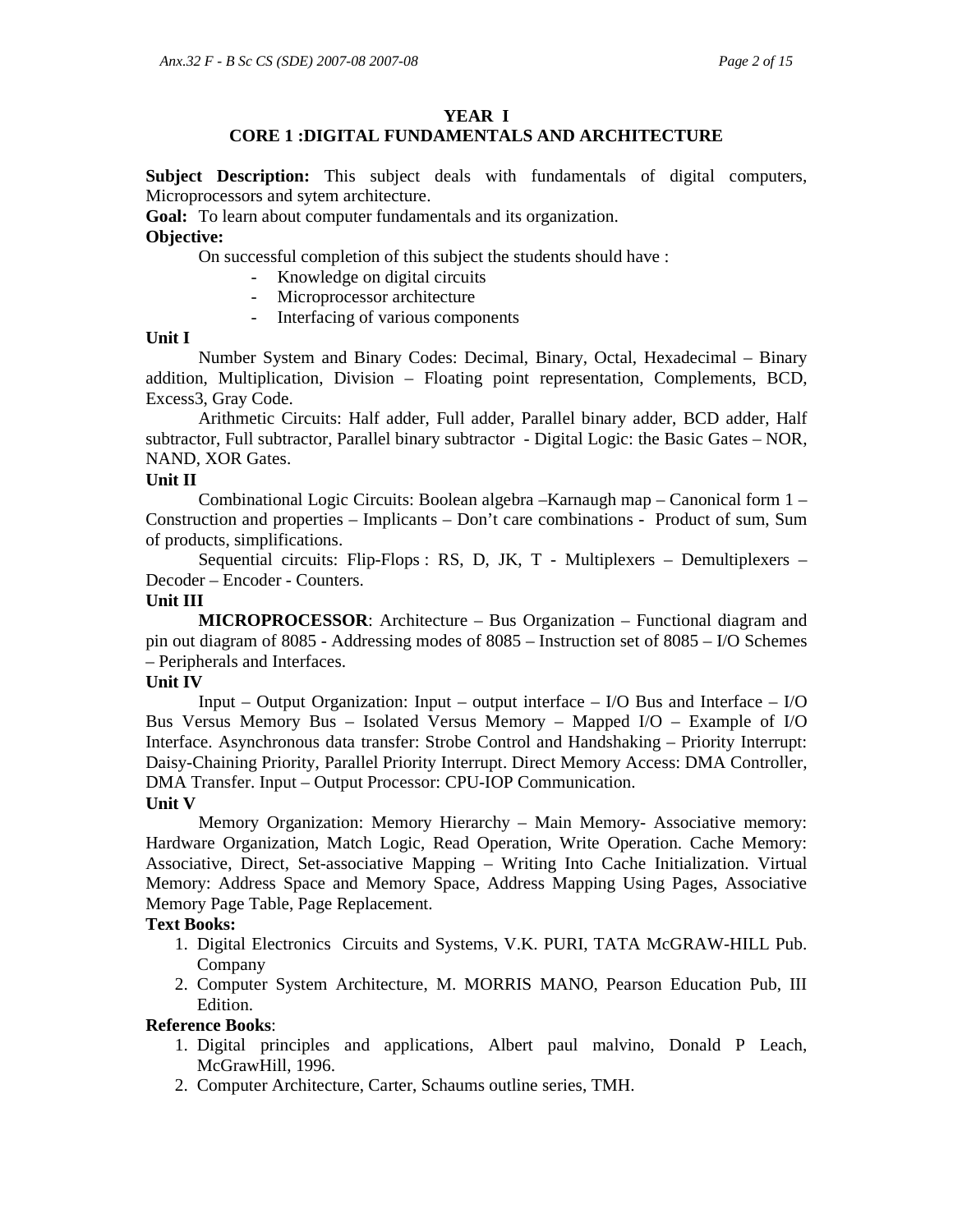### **CORE 2 : DATA STRUCTURES AND C PROGRAMMING**

#### **Subject Description:**

 This subject deals with the methods of data structures using C programming language. **Goal:** To learn about C programming language using data structural concepts.

# **Objective:**

On successful completion of this subject the students should have :

- Writing programming ability on data structures dealing with Stacks,
	- Queues, List, Searching and Sorting algorithms etc.,

### $UNIT - I:$

 Programming development methodologies – Programming style – Problem solving techniques: Algorithm, Flowchart, Pseudocode - Structure of a C program – C character set – Delimiters – Keywords – Identifiers – Constants – Variables – Rules for defining variables – Data types – Declaring and initializing variables – Type conversion. Operators and Expressions – Formatted and Unformatted I/O functions – Decision statements – Loop control statements.

### $UNIT - II:$

Arrays – String and its standard functions.

Pointers – Functions – Preprocessor directives: #define, #include, #ifndef, Predefined macros.

## $UNIT - III:$

 Structure and Union: Features of structure, Declaration and initialization of structure, Structure within structure, Array of structure, Pointer to structure, Bit fields, Enumerated data types, Union.

 Files: Streams and file types, Steps for file operation, File I/O, Structures read and write, other file functions, Command line arguments, I/O redirection.

### $UNIT - IV:$

 Linear data structures: Introduction to data structures – List: Implementations, Traversal, Searching and retrieving an element, Predecessor and Successor, Insertion, Deletion, Sorting, Merging lists – Stack: Representation, Terms, Operations on stack, Implementation.

Single linked list, Linked list with and without header, Insertion, Deletion, Double linked list – Queues: Various positions of queue, Representation

### UNIT V:

 Searching and Sorting – Searching: Linear, Binary. Sorting – Insertion, Selection, Bubble, Quick, Tree, Heap.

### TEXT BOOK:

Ashok N Kamthane, "PROGRAMMING AND DATA STRUCTURES" – Pearson Education, First Indian Print 2004, ISBN 81-297-0327-0.

### REFERENCE BOOK:

E Balagurusamy: Programming in ANSI C, Tata McGraw-Hill, 1998.

- *1.* Ellis Horowitz and Sartaj Sahni: Fundamentals of Data Structure, Galgotia Book Source, 1999.
- *2.* Data structure using C Aaron M Tanenbaum, Yedidyeh langsam, Moshe J Augenstein, PHI.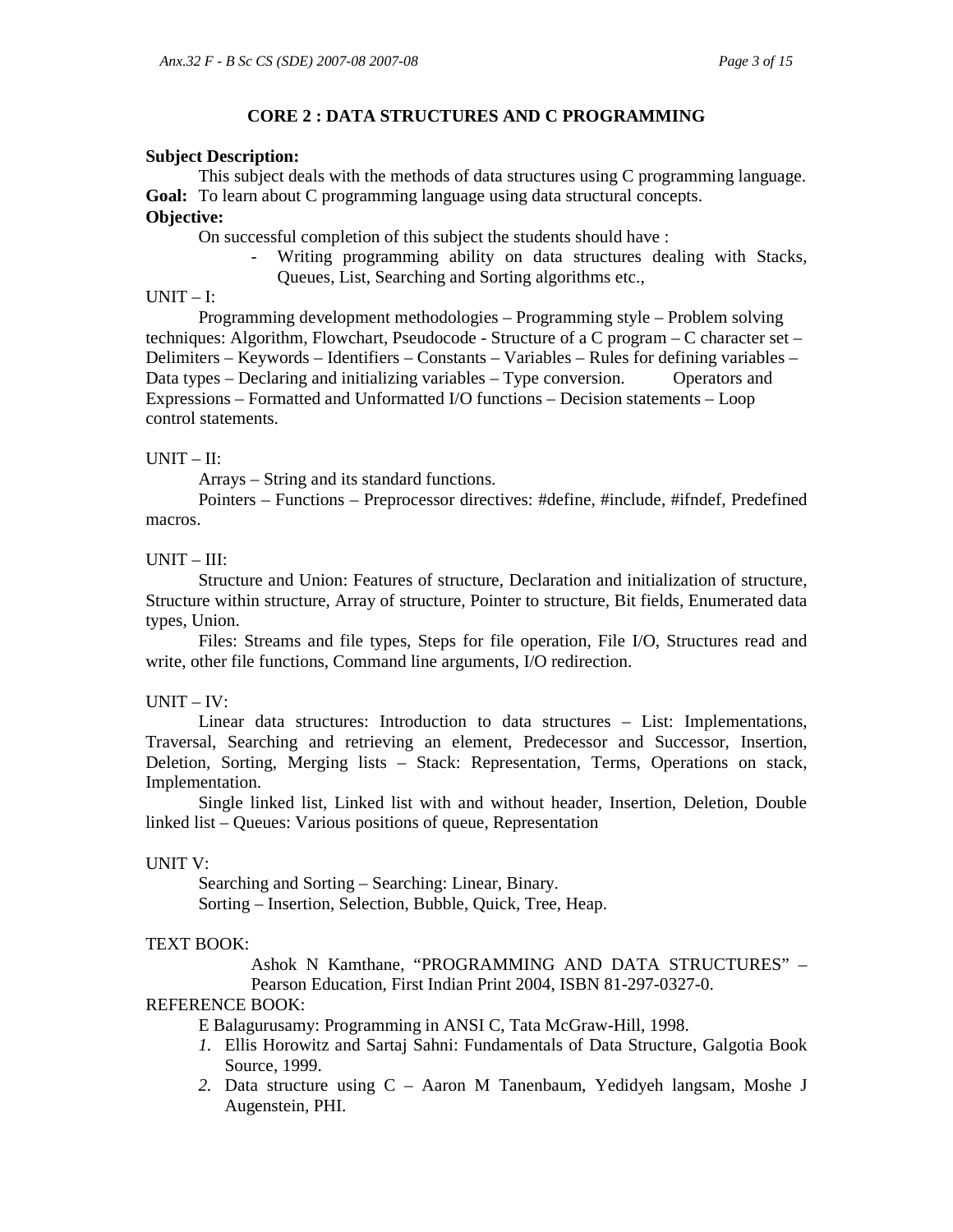### **ALLIED 1 : MATHEMATICAL FOUNDATIONS FOR COMPUTER SCIENCE**

#### **Subject Description:**

 This subject deals with mathematical concepts like matrices, numerical analysis and statistical methods for computer science and applications

### **Goal:**

To learn about the mathematical structures for computer applications.

### **Objective:**

On successful completion of this subject the students should have:

- Understanding the concepts of mathematics
- Learning applications of statistical and numerical methods for computer science

### **Unit I**

 Matrices – Introduction – Determination – Inverse of a matrix – Rank of a Matrix - Eigen value Problems

### **Unit II**

 Set theory-Introduction-Set & its Elements-Set Description-Types of sets-Venn-Euler Diagrams- Set operations & Laws of set theory-Fundamental products-partitions of setsminsets-Algebra of sets and Duality-Inclusion and Exclusion principle

### **Unit III**

 Mathematical logic – Introduction- prepositional calculus –Basic logical operations-Tautologies-Contradiction-Argument-Method of proof- Predicate calculus.

#### **Unit IV**

 Relations – Binary Relations – Set operation on relations-Types of Relations – Partial order relation – Equivalence relation – Composition of relations – Functions – Types of functions – Invertible functions – Composition of functions.

### **Unit V**

Graph Theory – Basic terminology – paths, cycle & Connectivity – Sub graphs -Types of graphs – Representation of graphs in compute memory - Trees – Properties of trees – Binary trees – traversing Binary trees – Computer Representation of general trees.

### **Text Book:**

- 1. Engineering Mathematics Volume II Dr M.K. Venkataraman NPC (Unit I)
- 2. Discrete Mathematics J.K. Sharma Second Edition 2005 , Macmillan India Ltd.

#### **Reference Books:**

- 1. Discrete Mathematics Structures with Applications to computer science J. P Tremblay R Manohar – Mc Graw Hill International Edition.
- 2. Discrete Mathematics Dr M. K. Venketaramen, Dr N.Sridharan, N. Chandarasekaran The National publishing Company Chennai.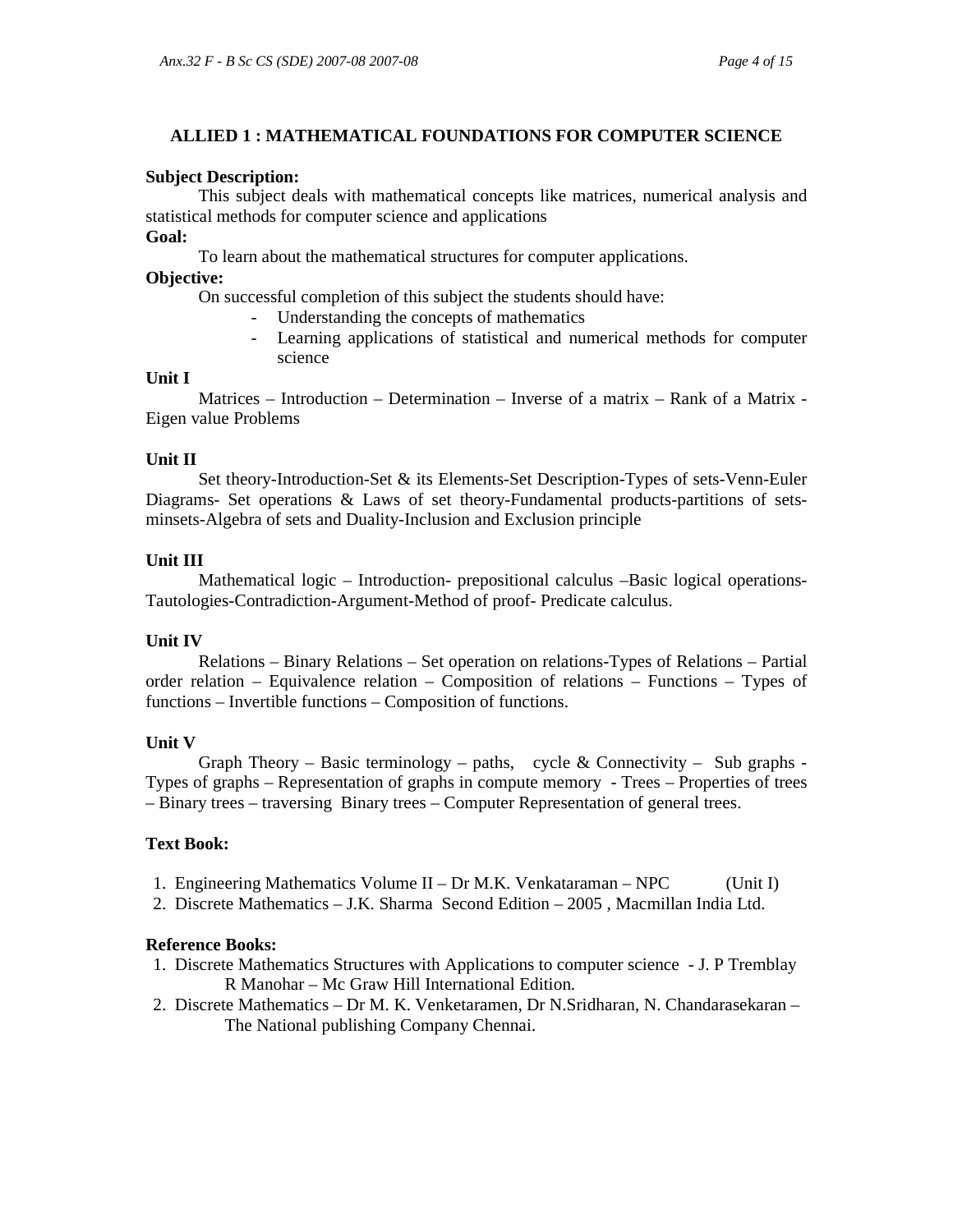# **YEAR II**

### **CORE 3 : C++ PROGRAMMING**

**Subject Description:** This subject deals with Object–oriented programming concepts like Abstraction, Encapsulation, Inheritance and Polymorphism.

**Goal:** Knowledge on Object–oriented concept and programming with C++.

**Objective:** To inculcate knowledge on Object-oriented programming concepts using C++.

**UNIT-I:** Introduction to C++ - key concepts of Object-Oriented Programming –Advantages – Object Oriented Languages – I/O in C++ - C++ Declarations. Control Structures: - Decision Making and Statements : If .. else ,jump, goto, break, continue, Switch case statements -Loops in  $C_{++}$ : For, While, Do - Functions in  $C_{++}$  - Inline functions – Function Overloading.

- - - -

 **UNIT-II :** Classes and Objects : Declaring Objects – Defining Member Functions – Static Member variables and functions – array of objects –friend functions – Overloading member functions – Bit fields and classes – Constructor and destructor with static members.

# **UNIT-III**

Operator Overloading: Overloading unary, binary operators – Overloading Friend functions – type conversion – Inheritance: Types of Inheritance – Single, Multilevel, Multiple, Hierarchal, Hybrid, Multi path inheritance – Virtual base Classes – Abstract Classes.

# **UNIT-IV:**

Pointers – Declaration – Pointer to Class , Object – this pointer – Pointers to derived classes and Base classes – Arrays – Characteristics – array of classes – Memory models – new and delete operators – dynamic object – Binding , Polymorphism and Virtual Functions.

# **UNIT-V:**

Files – File stream classes – file modes – Sequential Read / Write operations – Binary and ASCII Files – Random Access Operation – Templates – Exception Handling - String – Declaring and Initializing string objects – String Attributes – Miscellaneous functions .

# *TEXT BOOKS :*

1. Ashok N Kamthane , OBJECT-ORIENTED PROGRAMMING WITH ANSI AND TURBOC C++, Pearson Education publication. 2003.

# *REFERENCE BOOKS:*

1.E. Balagurusamy, OBJECT-ORIENTED PROGRAMMING WITH C++, Tata Mc-Grawhill Pupblication, 1998.

2. Maria Litvin & Gray Litvin , C++ for you, Vikas publication, 2002.

3. John R Hubbard, Programming with C,  $2^{nd}$  Edition, TMH publication, 2002.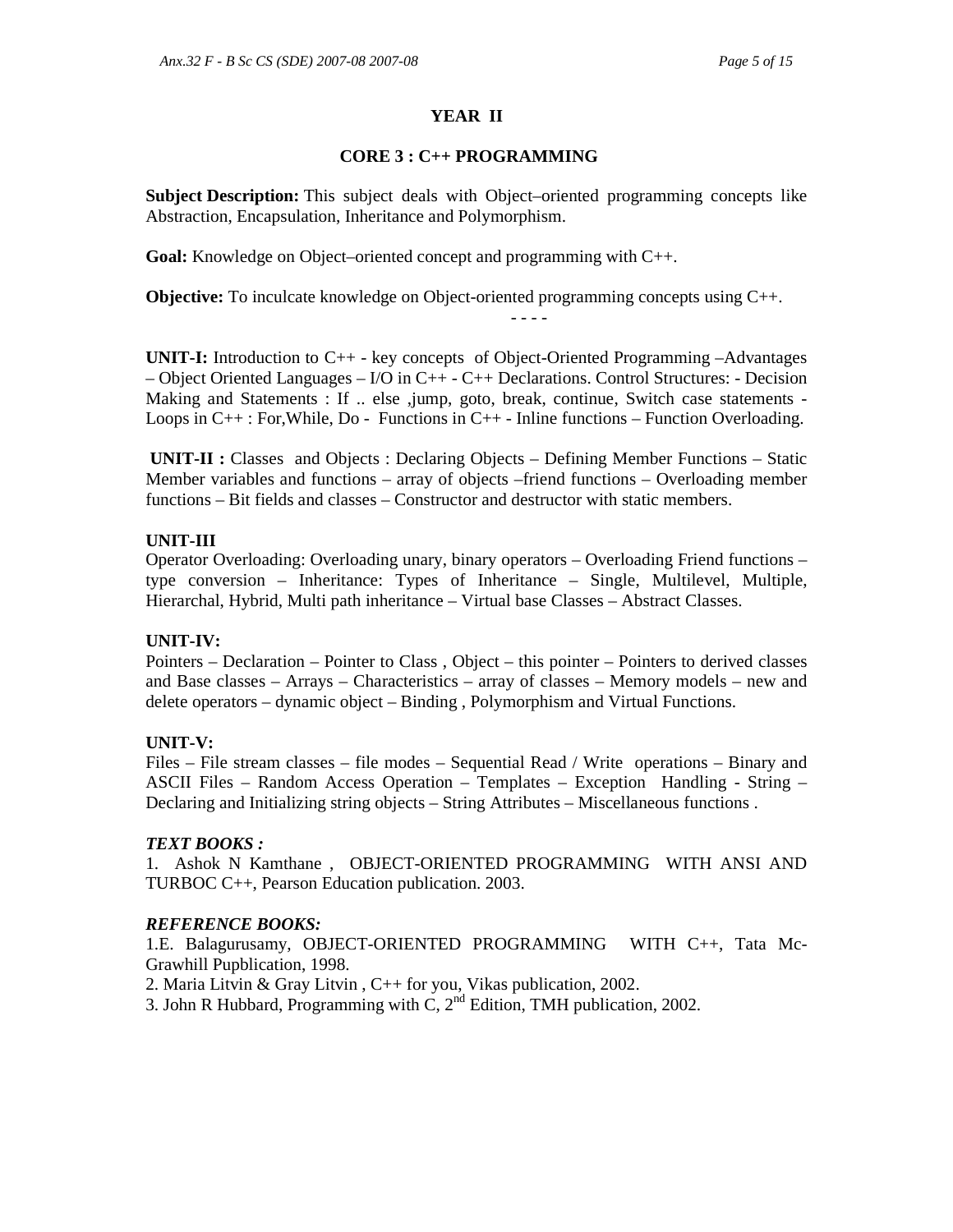#### **CORE-4: SYSTEM SOFTWARE AND OPERATING SYSTEM**

#### **UNIT- I**

Introduction –System Software and machine architecture-Assemblers-Basic assembler functions - Machine dependent features-program relocation-Machine independent features – literals - symbol defining statements-expressions-program blocks-control sections and program linking - Assembler design options-one pass assemblers-multi pass assemblers.

Loader and Linkers: Basic Loader Functions - Machine dependent loader features – relocation – program – linking - Machine independent loader features - Automatic Library search - Loader options - Loader design options - linkage editor - dynamic linking - Bootstrap loader.

#### **UNIT- II**

Macroprocessor: Basic macroprocessor functions - Machine independent macroprocessor features - concatenation of macro parameter macro processor design optionsrecursive macro expansion - general purpose macro processor - macro processing within language translators.

Text Editors: Overview of editing process - user interface - editor structure.

#### **UNIT-III**

Machine dependent compiler features - Intermediate form of the program-Machine dependent code optimization-machine independent compiler features-Compiler design options-division into passes-interpreters-p –code compilers-compiler-compilers.

#### **UNIT IV**

Introduction: Definition of DOS – History of DOS – Definition Of Process - Process states - process states transition – Interrupt processing – interrupt classes - Storage Management Real Storage: Real storage management strategies – Contiguous versus Noncontiguous storage allocation – Single User Contiguous Storage allocation- Fixed partition multiprogramming – Variable partition multiprogramming.

Virtual Storage: Virtual storage management strategies – Page replacement strategies – Working sets – Demand paging – page size.

#### **UNIT V:**

Processor Management Job and Processor Scheduling: Preemptive Vs Nonpreemptive scheduling – Priorities – Deadline scheduling - Device and Information Management Disk Performance Optimization: Operation of moving head disk storage – Need for disk scheduling – Seek Optimization –

File and Database Systems: File System – Functions – Organization – Allocating and freeing space – File descriptor – Access control matrix.

#### **TEXT BOOK:**

1. Leland –L-Beck, "System Software-An Introduction to Systems Programming", Pearson Education Publishers, Third Edition-2003.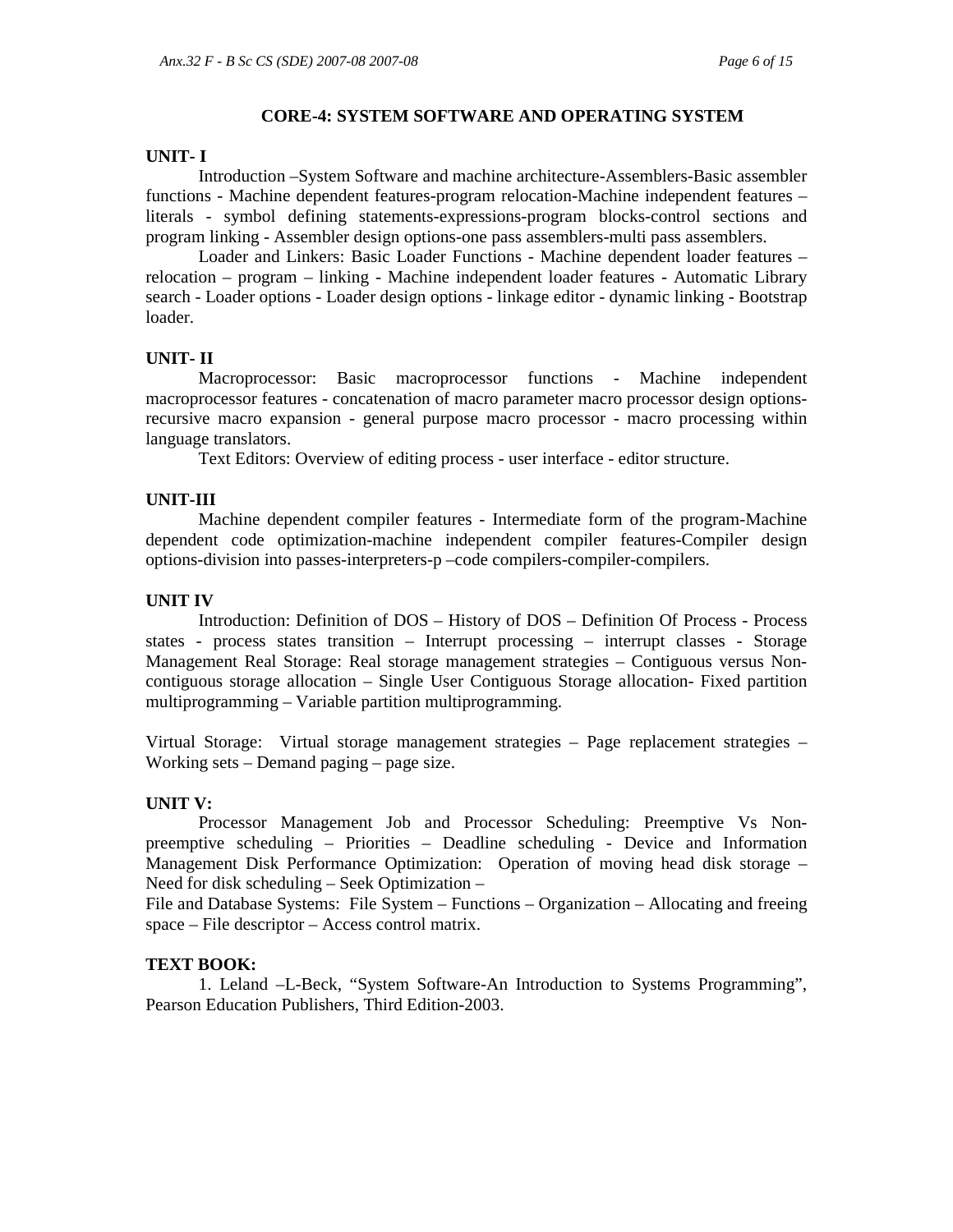### **CORE-5: SOFTWARE ENGINEERING**

**Subject Description:** This subject deals with Software Engineering concepts like Analysis, Design, Implementation, Testing and Maintenance.

**Goal:** Knowledge on how to do a software project with in-depth analysis.

**Objective:** To inculcate knowledge on Software engineering concepts in turn gives a roadmap to design a new software project.

- - - - -

**UNIT-I: Introduction to Software Engineering:** Definitions – Size Factors – Quality and Productivity Factors. **Planning a Software Project:** Planning the Development Process – Planning an Organizational Structure.

**UNIT-II: Software Cost Estimation:** Software cost Factors – Software Cost Estimation Techniques – Staffing-Level Estimation – Estimating Software Estimation Costs.

**UNIT-III: Software Requirements Definition:** The Software Requirements specification – Formal Specification Techniques. **Software Design:** Fundamental Design Concepts – Modules and Modularization Criteria.

**UNIT-IV:** Design Notations – Design Techniques. **Implementation Issues**: Structured Coding Techniques – Coding Style – Standards and Guidelines – Documentation Guidelines.

**UNIT-V: Verification and Validation Techniques:** Quality Assurance – Walkthroughs and Inspections – Unit Testing and Debugging – System Testing. **Software Maintenance:** Enhancing Maintainability during Development – Managerial Aspects of Software Maintenance – Configuration Management.

### *TEXTBOOK:*

1. **SOFTWARE ENGINEERING CONCEPTS – Richard Fairley,** 1997, TMH. *(UNIT-I: 1.1-1.3,2.3-2.4 UNIT-II: 3.1-3.4 UNIT III: 4.1-4.2,5.1-5.2 UNIT-IV: 5.3-5.4,6.1-6.4 UNIT-V: 8.1-8.2, 8.5-8.6, 9.1-9.3)* 

### *REFERENCE BOOKS:*

**1. Software Engineering for Internet Applications – Eve Anderson, Philip Greenspun, Andrew Grumet,** 2006, PHI.

**2. Fundamentals of SOFTWARE ENGINEERING – Rajib Mall, 2<sup>nd</sup> edition, PHI** 

**3. SOFTWARE ENGINEERING – Stephen Schach,** 7<sup>th</sup> edition , TMH. .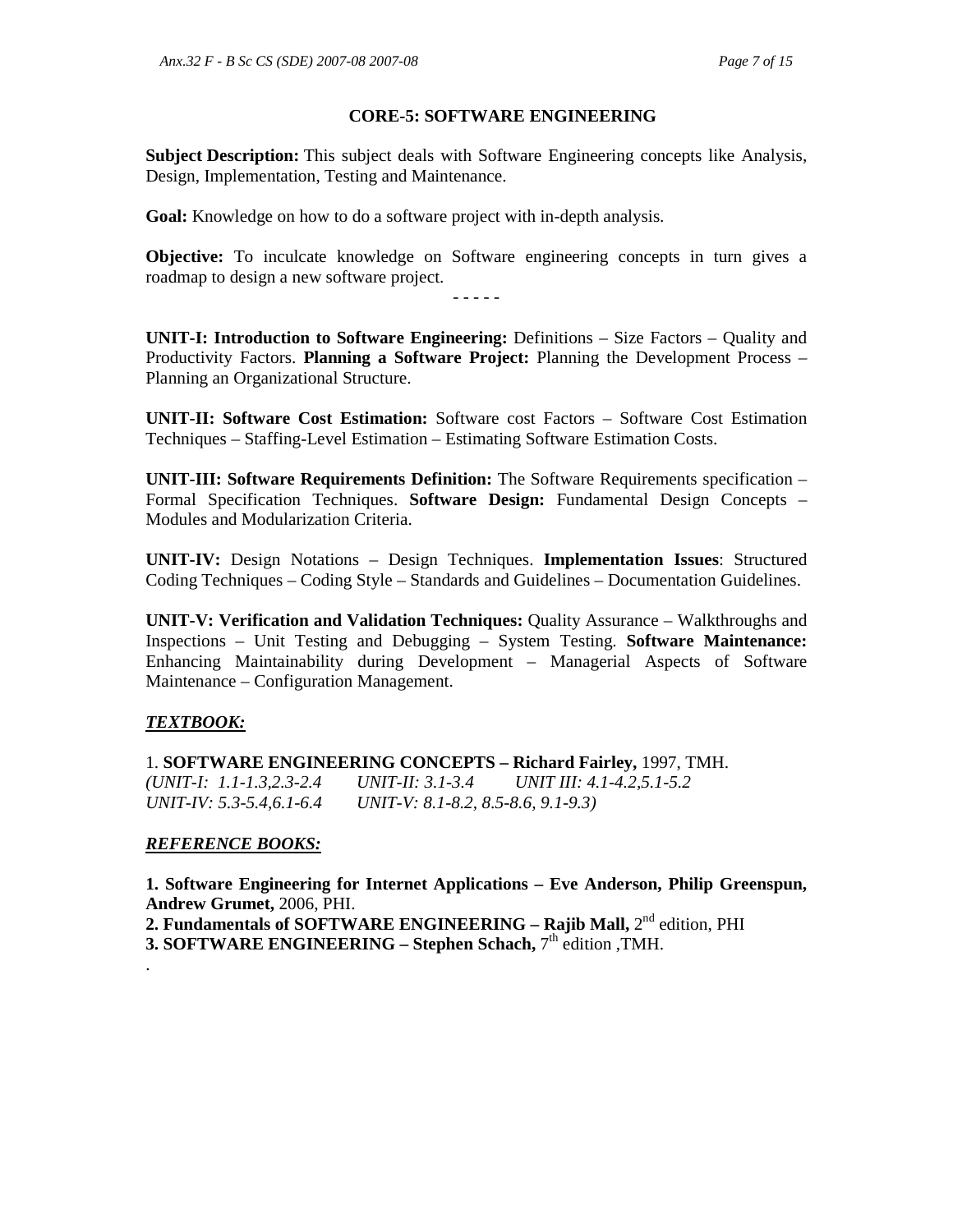### **CORE-6: JAVA PROGRAMMING**

**Subject Description:** This subject deals with Java Programming concepts.

**Goal:** Enable to create wide range of Applications and Applets using Java.

**Objective:** To inculcate knowledge on Java Programming concepts.

**UNIT-I:** Fundamentals of Object-Oriented Programming: Object-Oriented Paradigm – Basic Concepts of Object-Oriented Programming – Benefits of Object-Oriented Programming – Application of Object-Oriented Programming. Java Evolution: History – Features – How Java differs from C and C++ – Java and Internet – Java and www –Web Browsers. Overview of Java: simple Java program – Structure – Java Tokens – Statements – Java Virtual Machine.

**UNIT-II:** Constants, Variables, Data Types - Operators and Expressions – Decision Making and Branching: if, if ..else, nested if, switch, ? : Operator - Decision Making and Looping: while, do, for – Jumps in Loops - Labeled Loops – Classes, Objects and Methods.

**UNIT-III:** Arrays, Strings and Vectors – Interfaces: Multiple Inheritance – Packages: Putting Classes together – Multithreaded Programming.

**UNIT-IV:** Managing Errors and Exceptions – Applet Programming – Graphics Programming.

**UNIT-V:** Managing Input / Output Files in Java : Concepts of Streams- Stream Classes – Byte Stream classes – Character stream classes – Using streams – I/O Classes – File Class – I/O exceptions – Creation of files – Reading / Writing characters, Byte-Handling Primitive data Types – Random Access Files.

### *TEXTBOOKS:*

1. **PROGRAMMING WITH JAVA – A PRIMER - E. Balagurusamy,** 3<sup>rd</sup> Edition, TMH.

### *REFERENCE BOOKS:*

- 1. **THE COMPLETE REFERENCE JAVA 2 Patrick Naughton** & **Hebert Schildt,** 3 rd ed,TMH
- 2. **PROGRAMMING WITH JAVA John R. Hubbard,** 2<sup>nd</sup> Edition, TMH.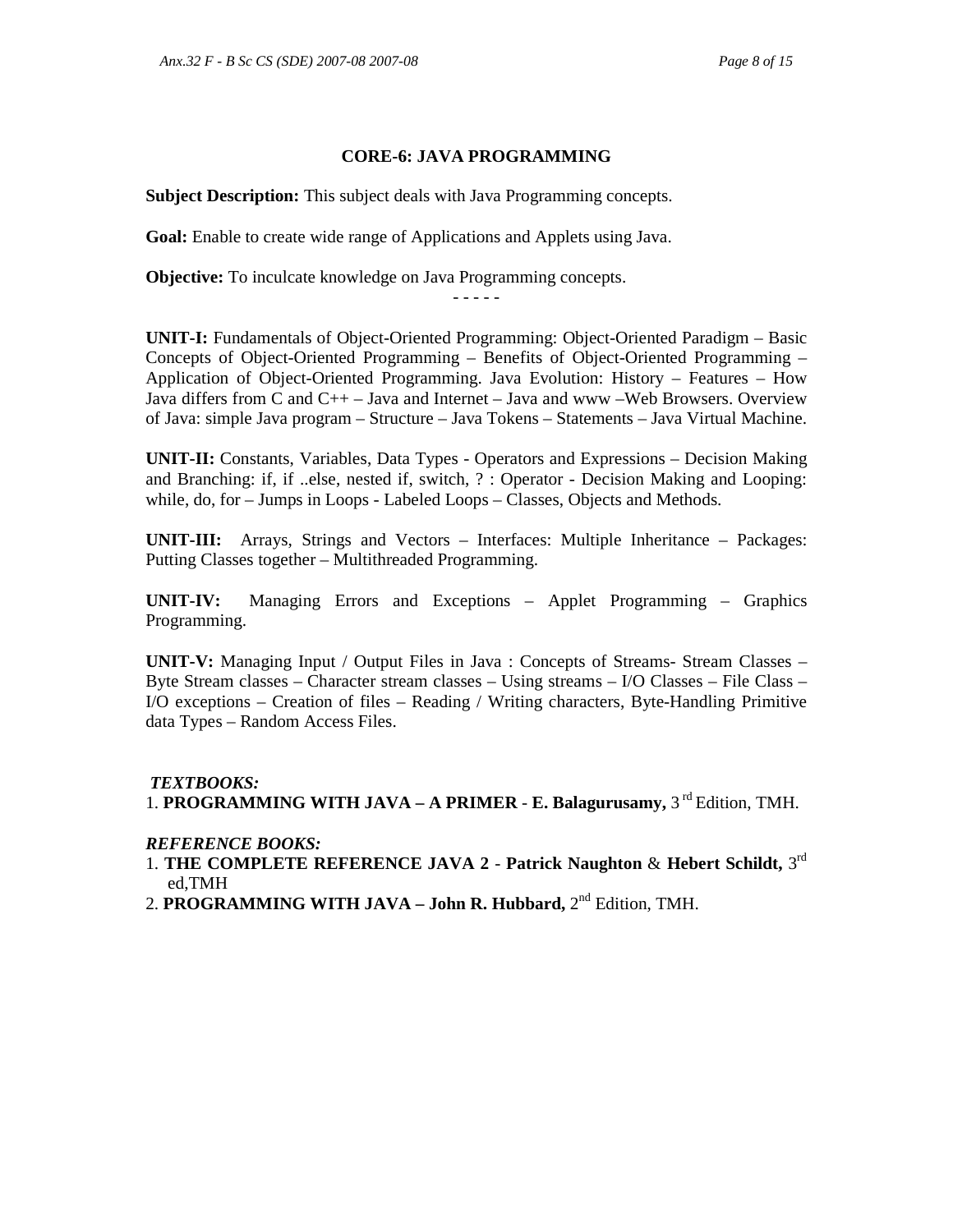### **CORE LAB 1: PROGRAMMING LAB : C++ AND JAVA**

#### **C++:**

- 1. Write a C++ Program to create a class to implement the Data Structure STACK. Write a constructor to initialize the TOP of the STACK. Write a member function PUSH ( ) to insert an element and member function POP () to delete an element check for overflow and underflow conditions..
- 2. Write a C++ Program to create a class FLOAT that contains one float data member. Overload all the four Arithmetic operators so that they operate on the object FLOAT.
- 3. Write a C++ Program to create class, which consists of EMPLOYEE Detail like E-Number, E-Name, Department, Basic, Salary, and Grade. Write a member function to get and display them. Derive a class PAY from the above class and write a member function to calculate DA, HRA and PF depending on the grade.
- 4. Write a C++ Program to create a class SHAPE which consists of two VIRTUAL FUNCTIONS Calculate Area ( ) and Calculate Perimeter ( ) to calculate area and perimeter of various figures. Derive three classes SQUARE, RECTANGLE, TRIANGE from class Shape and Calculate Area and Perimeter of each class separately and display the result.
- 5. Write a C++ Program to check whether the given string is a palindrome or not using Pointers.
- 6. Write a  $C_{++}$  Program to create a File and to display the contents of that file with line numbers.

### **JAVA:**

- **1.** Write a Java Program to implement the concept of multiple inheritance using Interfaces.
- **2.** Write a Java Program to implement the concept of multithreading with the use of any three multiplication tables and assign three different priorities to them.
- **3.** Write a Java Program to draw several shapes in the created windows.
- **4.** Write a Java Program to create a frame with four text fields name, street, city and pin code with suitable tables. Also add a button called "my details", When the button is clicked its corresponding values are to be appeared in the text fields.
- **5.** Write a Java Program to create Menu Bars and pull down menus.
- **6.** Write a Java Program which open an existing file and append text to that file.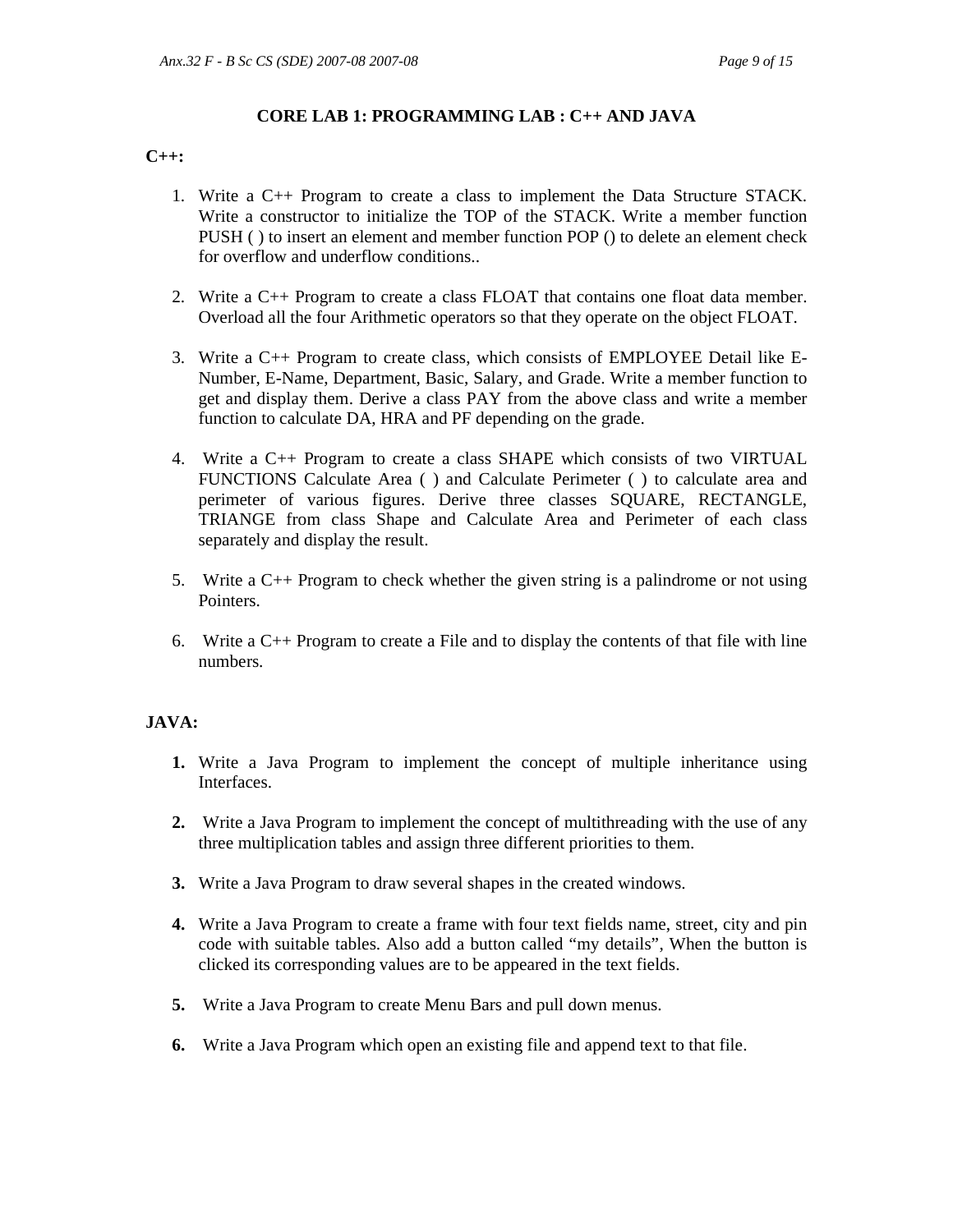### **YEAR III**

### **CORE 7: COMPUTER NETWORKS**

**Subject Description:** This subject deals different Network concepts like Layers, Wireless Concepts, Transmission and Security.

**Goal:** Knowledge on Computer Networks and technologies like broadband and Bluetooth.

**Objective:** To inculcate knowledge on Networking concepts and technologies like wireless, broadband and Bluetooth.

- - - - -

**UNIT-I: Network Hardware:** LAN – WAN – MAN – Wireless – Home Networks. **Network Software:** Protocol Hierarchies **–** Design Issues for the Layers – Connectionoriented and connectionless services – Service Primitives – The Relationship of services to Protocols. **Reference Models:** OSI Reference Model – TCP/IP reference Model – Comparison of OSI and TCP/IP -Critique of OSI and protocols – Critique of the TCP/IP Reference model.

**UNIT-II: PHYSICAL LAYER - Guided Transmission Media:** Magnetic Media – Twisted Pair – Coaxial Cable – Fiber Optics. **Wireless Transmission**: Electromagnetic Spectrum – Radio Transmission – Microwave Transmission – Infrared and Millimeter Waves – Light Waves. **Communication Satellites:** Geostationary, Medium-Earth Orbit, Low Earth-orbit Satellites – Satellites versus Fiber.

**UNIT-III: DATA-LINK LAYER:** Error Detection and correction – Elementary Data-link Protocols – Sliding Window Protocols. **MEDIUM-ACCESS CONTROL SUB LAYER:** Multiple Access Protocols – Ethernet – Wireless LANs - Broadband Wireless – Bluetooth.

**UNIT-IV: NETWORK LAYER:** Routing algorithms – Congestion Control Algorithms. TRANSPORT LAYER: Elements of Transport Protocols – Internet Transport Protocols: TCP.

**UNIT-V: APPLICATION LAYER:** DNS – E-mail. **NETWORK SECURITY**: Cryptography – Symmetric Key Algorithms – Public Key Algorithms – Digital Signatures.

### **TEXTBOOKS:**

1. **COMPUTER NETWORKS - Andrew S. Tanenbaum,** 4<sup>th</sup> edition, PHI.

*(UNIT-I:1.2-1.4 UNIT-II:2.2-2.4 UNIT-III:4.2-4.6 UNIT-IV:5.2,5.3,6.2,6.5 UNIT-V:7.1,7.2,8.1-8.4)*

### **REFERENCE BOOKS:**

**1. DATA COMMUNICATION AND NETWORKS – Achyut Godbole, 2007**, TMH.

2. COMPUTER NETWORKS Protocols, Standards, and Interfaces – Uyless Black, 2<sup>nd</sup> ed, PHI.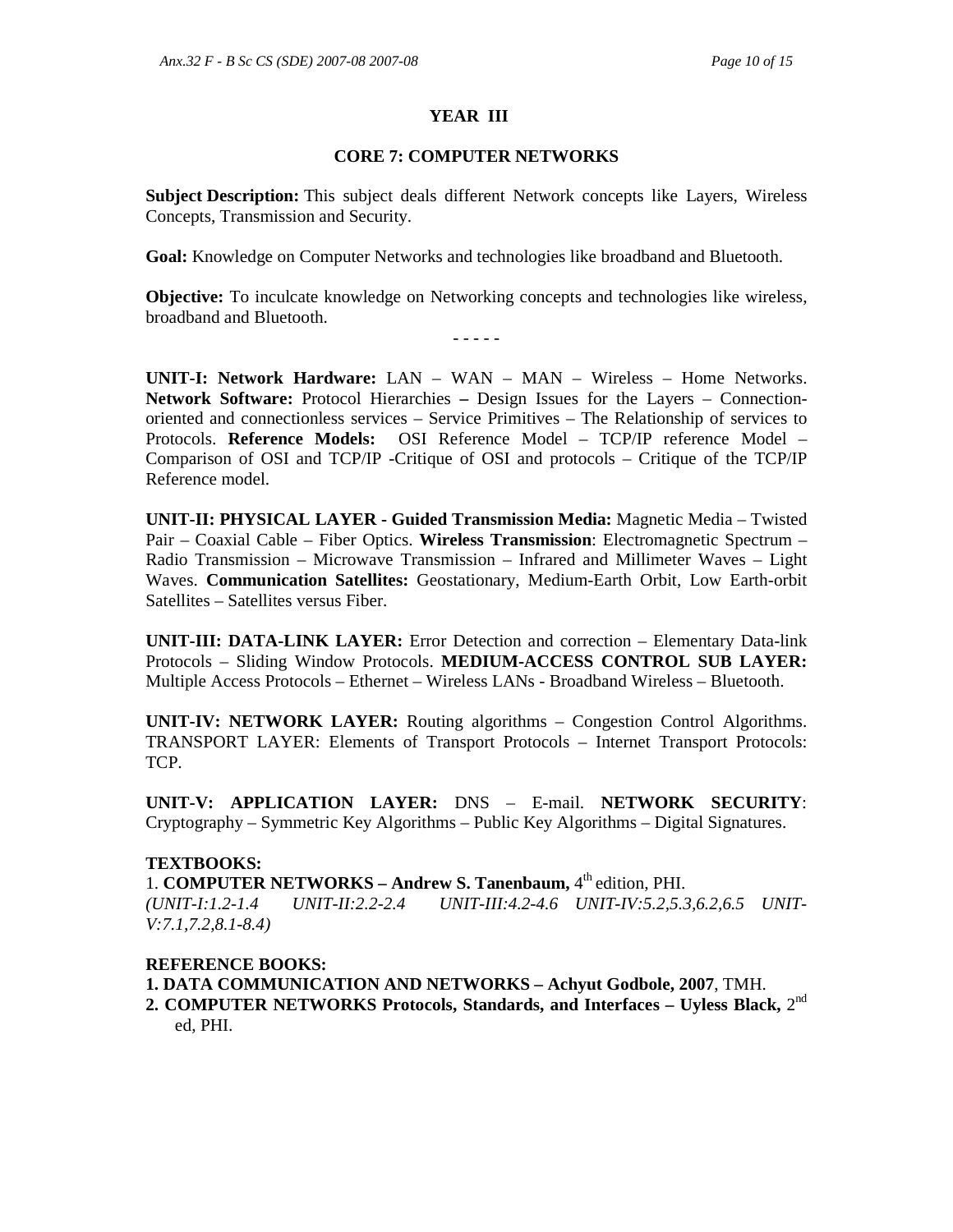### **CORE-8: RDBMS AND ORACLE**

**Subject Description:** This subject deals with RDBMS concepts using Oracle SQL and PL/SOL.

**Goal:** Knowledge on Oracle Programming techniques.

**Objective:** To inculcate knowledge on RDBMS concepts and Programming with Oracle.

- - - - - **UNIT-I: Database Concepts: A Relational approach:** Database – Relationships – DBMS – Relational Data Model – Integrity Rules – Theoretical Relational Languages. **Database Design: Data Modeling and Normalization**: Data Modeling – Dependency – Database Design – Normal forms – Dependency Diagrams - Denormalization – Another Example of Normalization.

**UNIT-II: Oracle9***i***: Overview:** Personal Databases – Client/Server Databases – Oracle9i an introduction – SQL \*Plus Environment – SQL – Logging into SQL \*Plus - SQL \*Plus Commands – Errors & Help – Alternate Text Editors - SQL \*Plus Worksheet - *i*SQL \*Plus. Oracle Tables: DDL: Naming Rules and conventions – Data Types – Constraints – Creating Oracle Table – Displaying Table Information – Altering an Existing Table – Dropping, Renaming, Truncating Table – Table Types – Spooling – Error codes.

**UNIT-III: Working with Table: Data Management and Retrieval:** DML – adding a new Row/Record – Customized Prompts – Updating and Deleting an Existing Rows/Records – retrieving Data from Table – Arithmetic Operations – restricting Data with WHERE clause – Sorting – Revisiting Substitution Variables – DEFINE command – CASE structure. **Functions and Grouping**: Built-in functions –Grouping Data. **Multiple Tables: Joins and Set operations**: Join – Set operations.

**UNIT-IV: PL/SQL: A Programming Language:** History – Fundamentals – Block Structure – Comments – Data Types – Other Data Types – Declaration – Assignment operation – Bind variables – Substitution Variables – Printing – Arithmetic Operators. **Control Structures and Embedded SQL**: Control Structures – Nested Blocks – SQ L in PL/SQL – Data Manipulation – Transaction Control statements. **PL/SQL Cursors and Exceptions:** Cursors – Implicit & Explicit Cursors and Attributes – Cursor FOR loops – SELECT…FOR UPDATE – WHERE CURRENT OF clause – Cursor with Parameters – Cursor Variables – Exceptions – Types of Exceptions.

**UNIT-V: PL/SQL Composite Data Types:** Records – Tables – Varrays. **Named Blocks**: Procedures – Functions – Packages –Triggers –Data Dictionary Views.

### *TEXTBOOKS:*

1. **DATABASE SYSTEMS USING ORCLE – Nilesh Shah,** 2nd edition, PHI. *(UNIT-I: Chapters 1 & 2 UNIT-II: Chapters 3 & 4 UNIT III: Chapters 5 & 6 UNIT-IV: Chapters 10 & 11 UNIT-V: Chapters 12,13 & 14)* 

*REFERENCE BOOKS:*  **1. DATABASE MANAGEMNET SYSTEMS – Arun Majumdar & Pritimoy Bhattacharya**, 2007, TMH. 2. DATABASE MANAGEMETN SYSTEMS – Gerald V. Post, 3<sup>rd</sup> edition, TMH.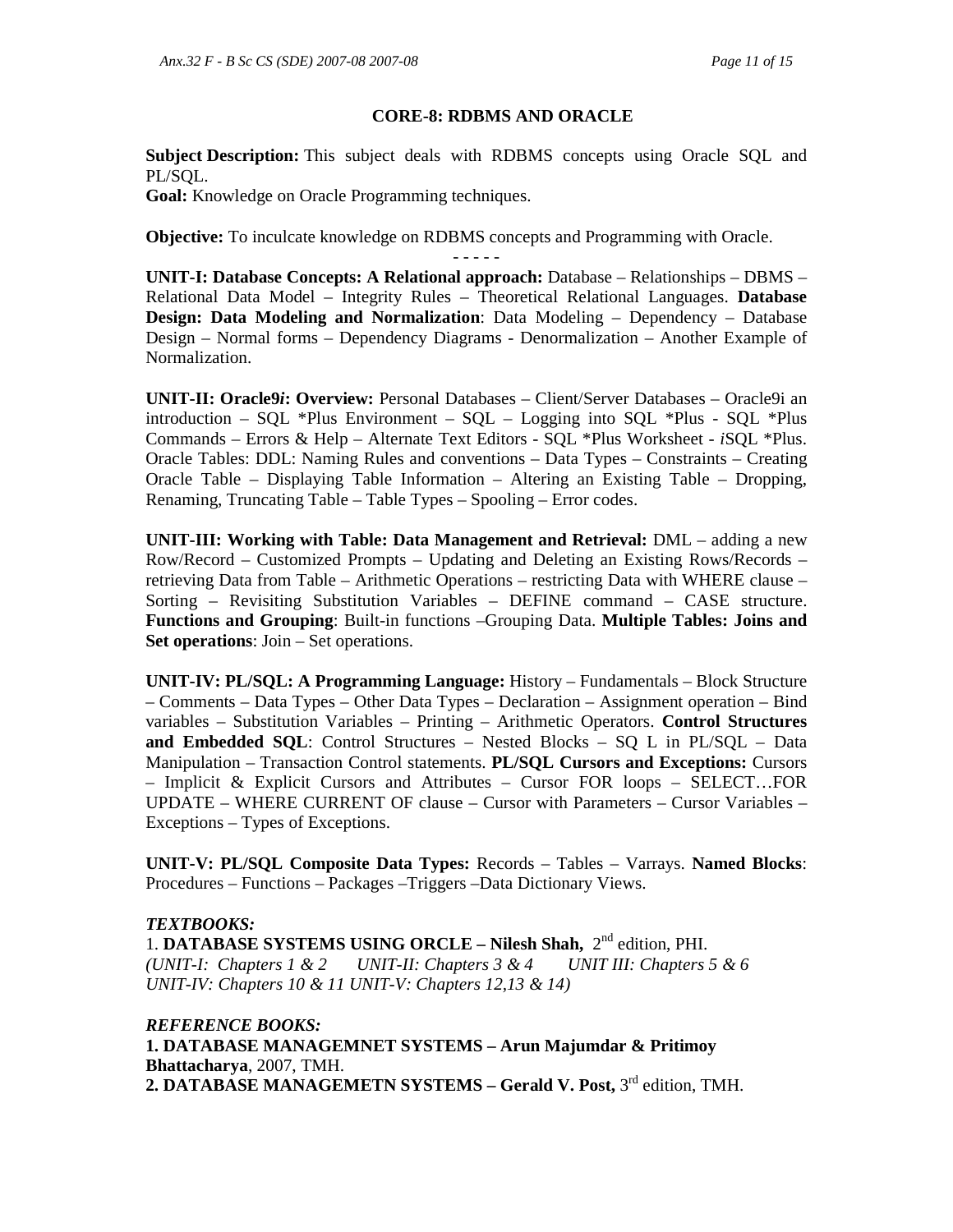# **CORE-9: VISUAL PROGRAMMING - VISUAL BASIC**

**Subject Description:** This subject deals Visual Basic Programming concepts.

**Goal:** Knowledge on Visual Programming and how to develop a Project.

**Objective:** To inculcate knowledge on Programming and Project Development using Visual Basic.

**UNIT-I: Introducing Visual Basic:** What is VB? – Event and Event Procedures – Objectrelated concepts –VB program Development Process – Required Computer Skills – Logical Program Organization -VB Program Components – VB environment – Opening, Saving, Running a VB Project – Getting Help – Sample VB project. **Visual Basic Fundamentals:**  Numeric, String constants – Variables – Data Types and Declarations – Operators and Expressions –Hierarchy of Operations – Inserting Parentheses – Special Rules concerning Numeric Expressions – String Expressions - Assigning Values to Variables – Displaying out – Library Functions - Program Comments. **Branching and Looping:** Relational operators and Logical Expressions – Branching with If-Then, If-Then-Else blocks – Selection Select Case – Looping with For-Next, Do-Loop, While-Wend – Stop statement.

**UNIT-II: Visual Basic control Fundamentals:** Control tools – Control tool Categories – Working with Controls – Naming Forms and Controls – Assigning Property values to Forms and Controls – Executing commands – Displaying Output – Entering Input Data – Selecting Multiple Features, Exclusive Alternatives, Form from a List - Assigning Properties collectively – Generating Error Messages – Creating timed Events – Scroll Bars.

**UNIT-III: Menus and Dialog Boxes:** Building Drop-Down Menus – Accessing Menu from Keyboard – Menu Enhancements – Submenus – Pop-Up Menus – Dialog Boxes – more about MsgBox Function – The Input Box function**. Executing and Debugging a New Project:**  Syntax errors – Logical errors – Setting Breakpoints – Defining Watch Values – Stepping Through a Program – User-induced Errors – Error-handlers – Generating a Stand alone Executable Program.

**UNIT-IV: Procedures:** Modules and Procedures – Sub Procedures – Event Procedures – Function Procedures – Scope – Optional Arguments. **Arays:** Characteristics – Declarations – Processing – Passing Arrays to Procedures – Dynamic Arrays – Array-related Functions – Control Arrays – Looping with for Each-Next.

**UNIT-V: Data Files:** Characteristics – Accessing and Saving a File in VB: The Common Dialog Control – Processing a Data file – Sequential Data Files – Random-Access Data files – Binary files.

### **TEXTBOOK:**

1. **VISUAL BASIC – Byron S. Gottfried**, Schaum's Outline series, TMH. *(UNIT-I: Chapters 1, 2 & 3 UNIT II: Chapter 4 UNIT-III: Chapter 5 & 6 UNIT-IV: Chapters 7 & 8 UNIT V: Chapter 9)* 

## **REFERENCE BOOK:**

**1. The Complete reference VISUAL BASIC – Noel Jerke**, TMH.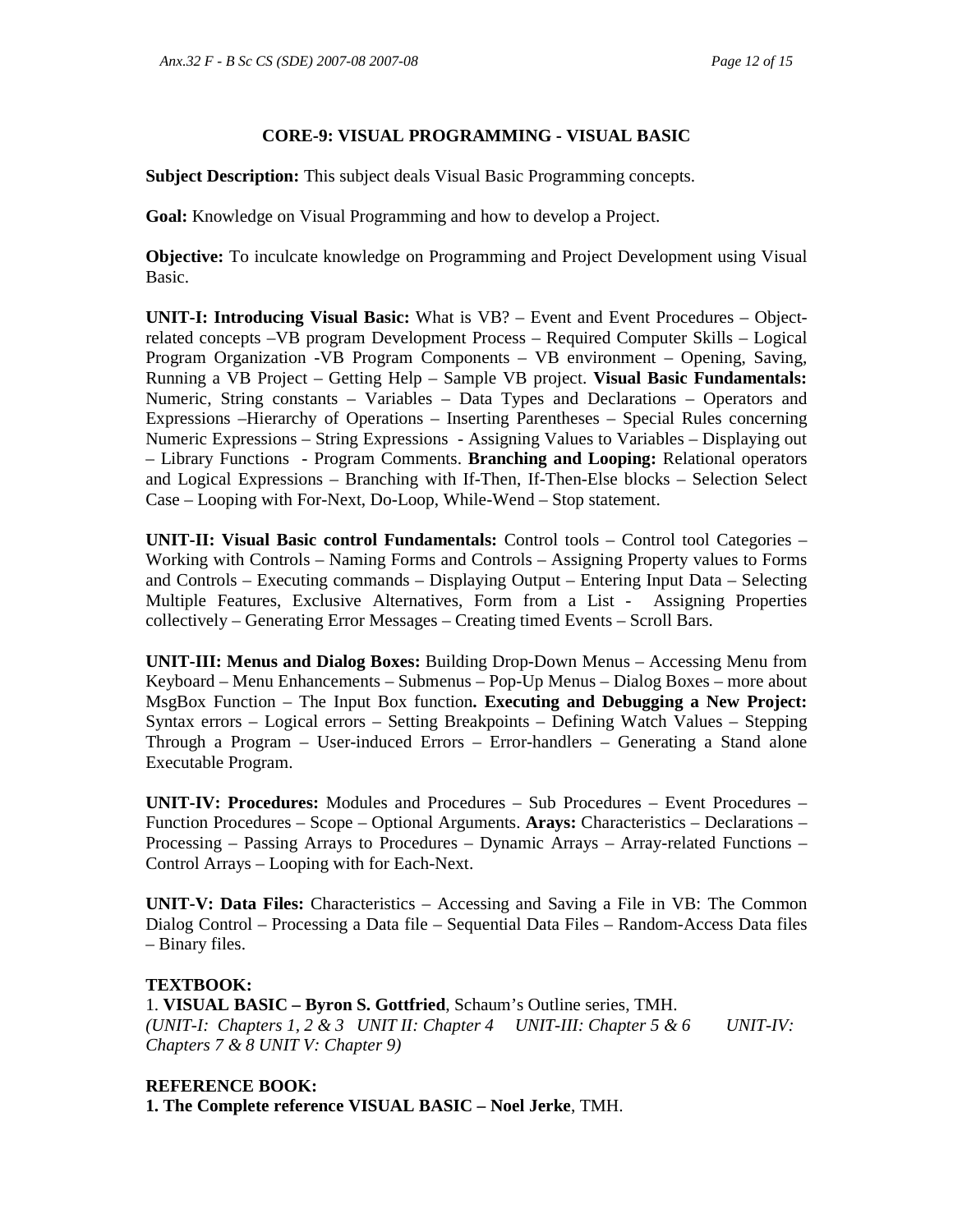### **CORE 10: SOFTWARE TESTING**

**Subject Description:** This subject deals software testing concepts like unit-wise testing, integration testing and acceptance testing.

**Goal:** Knowledge on software testing and how to test the software at various levels.

**Objective:** To inculcate knowledge on Software testing concepts.

**UNIT-I: Software Development Life Cycle models:** Phases of Software project – Quality, Quality Assurance, Quality control – Testing, Verification and Validation – Process Model to represent Different Phases - Life Cycle models. **White-Box Testing**: Static Testing – Structural Testing –Challenges in White-Box Testing.

- - - - -

**UNIT-II: Black-Box Testing:** What is Black-Box Testing? - Why Black-Box Testing? – When to do Black-Box Testing? – How to do Black-Box Testing? – Challenges in White Box Testing - **Integration Testing:** Integration Testing as Type of Testing – Integration Testing as a Phase f Testing – Scenario Testing – Defect Bash.

**UNIT-III: System and Acceptance Testing:** system Testing Overview – Why System testing is done? – Functional versus Non-functional Testing - Functional testing - Nonfunctional Testing – Acceptance Testing – Summary of Testing Phases.

**UNIT-IV: Performance Testing:** Factors governing Performance Testing – Methodology of Performance Testing – tools for Performance Testing – Process for Performance Testing – Challenges. **Regression Testing:** What is Regression Testing? – Types of Regression Testing – When to do Regression Testing – How to do Regression Testing – Best Practices in Regression Testing.

**UNIT-V: Test Planning, Management, Execution and Reporting:** Test Planning – Test Management – Test Process – Test Reporting –Best Practices. **Test Metrics and Measurements:** Project Metrics – Progress Metrics – Productivity Metrics – Release Metrics.

### *TEXTBOOKS:*

1. **SOFTWARE TESTING Principles and Practices – Srinivasan Desikan & Gopalswamy Ramesh,** 2006, Pearson Education. *(UNIT-I: 2.1-2.5, 3.1-3.4 UNIT-II: 4.1-4.4, 5.1-5.5 UNIT III: 6 .1-6.7 (UNIT IV: 7.1-7.6, 8.1-8.5 UNIT-V: 15.1-15.6, 17.4-17.7)* 

# *REFERENCE BOOKS:*

1. EFFECTIVE METHODS OF SOFTWARE TESTING-William E.Perry, 3<sup>rd</sup> ed, Wiley India.

**2**. **SOFTWARE TESTING – Renu Rajani, Pradeep Oak,** 2007, TMH.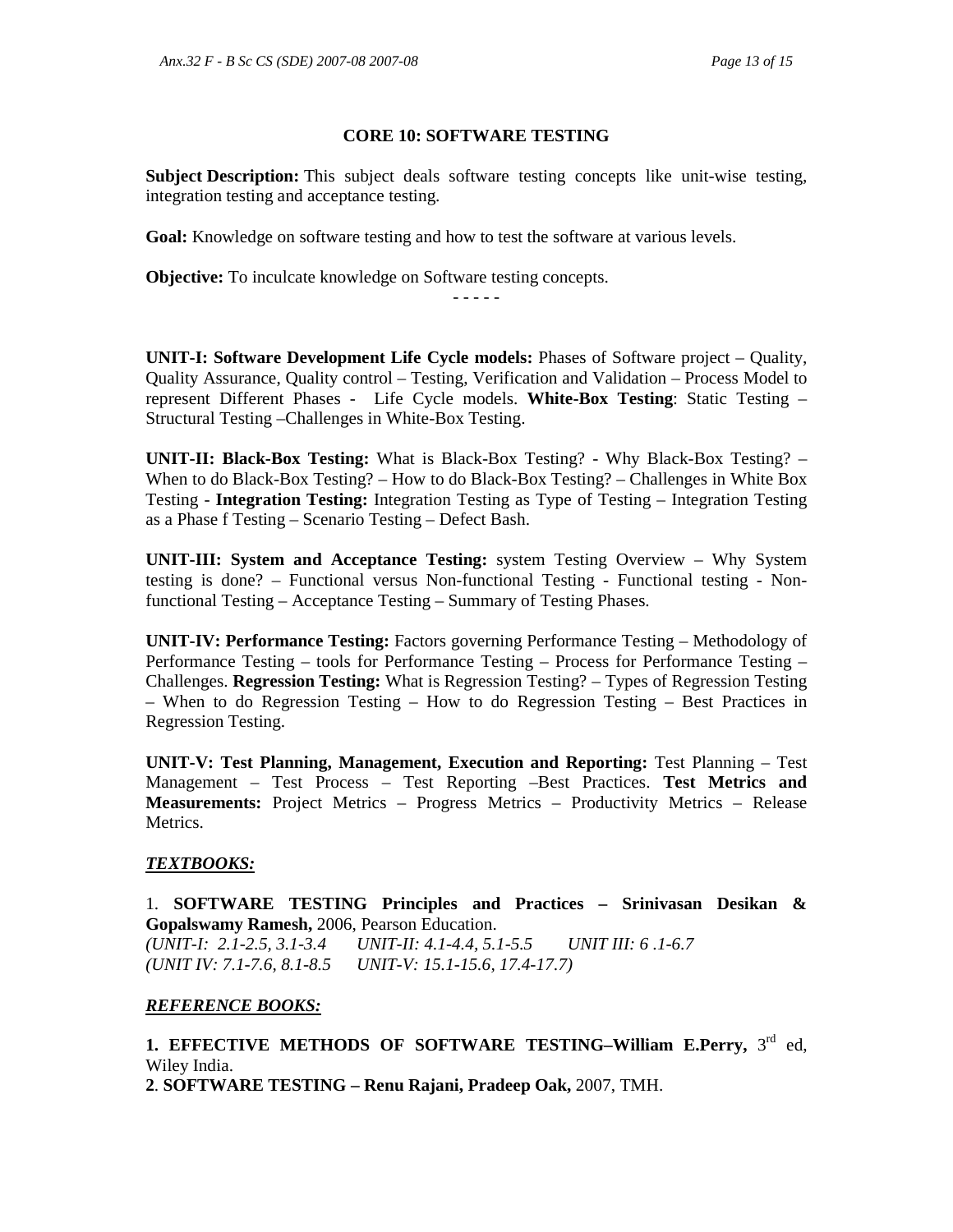## **CORE LAB-2: PROGRAMMING LAB : VB & ORACLE**

### **VISUAL BASIC**

- 1. Write a simple VB program to accept a number as input and convert them into
	- a. Binary
		- b. Octal
		- c. Hexa-decimal
- 2. Write a simple VB program to add the items to list box with user input and move the selected item to combo box one by one.
- 3. Write a simple VB program to develop a calculator with basic operation.
- 4. Design an form using common dialog control to display the font, save and open dialog box without using the action control property.
- 5. Write a simple program to prepare a Questionnaire.
- 6. Write a VB Program to develop a menu driven program Add a MDI window in the form and arrange them in the cascading/horizontal style using menus (Create a menu to add form, arrange) (Menu Item 1). Also change the form color using the menu in another menu item (Menu Item 2).

## **ORACLE**

Data Definition Basics

7. Create the following table

cat\_head, route\_head, place\_head, route\_detail, Ticket\_detail, ticket\_head with the mapping given below:

cat head route head (cat\_code PK) (cat\_code FK) route head route detail (route\_id PK) (route\_id FK) ticket\_head ticket\_detail (tick\_no PK) (tick\_no FK) place head route detail (place\_id PK) (place\_id FK)

- (i) Alter the table ticket\_header to add a check constraint on ticket\_no to accept values between 1 and 500
- (ii) Alter table route\_header to add a column with data type as long.

Continued…….

Data Manipulation Basics

- 8. (a) Insert values to above tables
	- (b) Display only those routes that originate in madras and terminate at cochin
	- (c) Display only distinct category code from the table route\_header in descending manner.